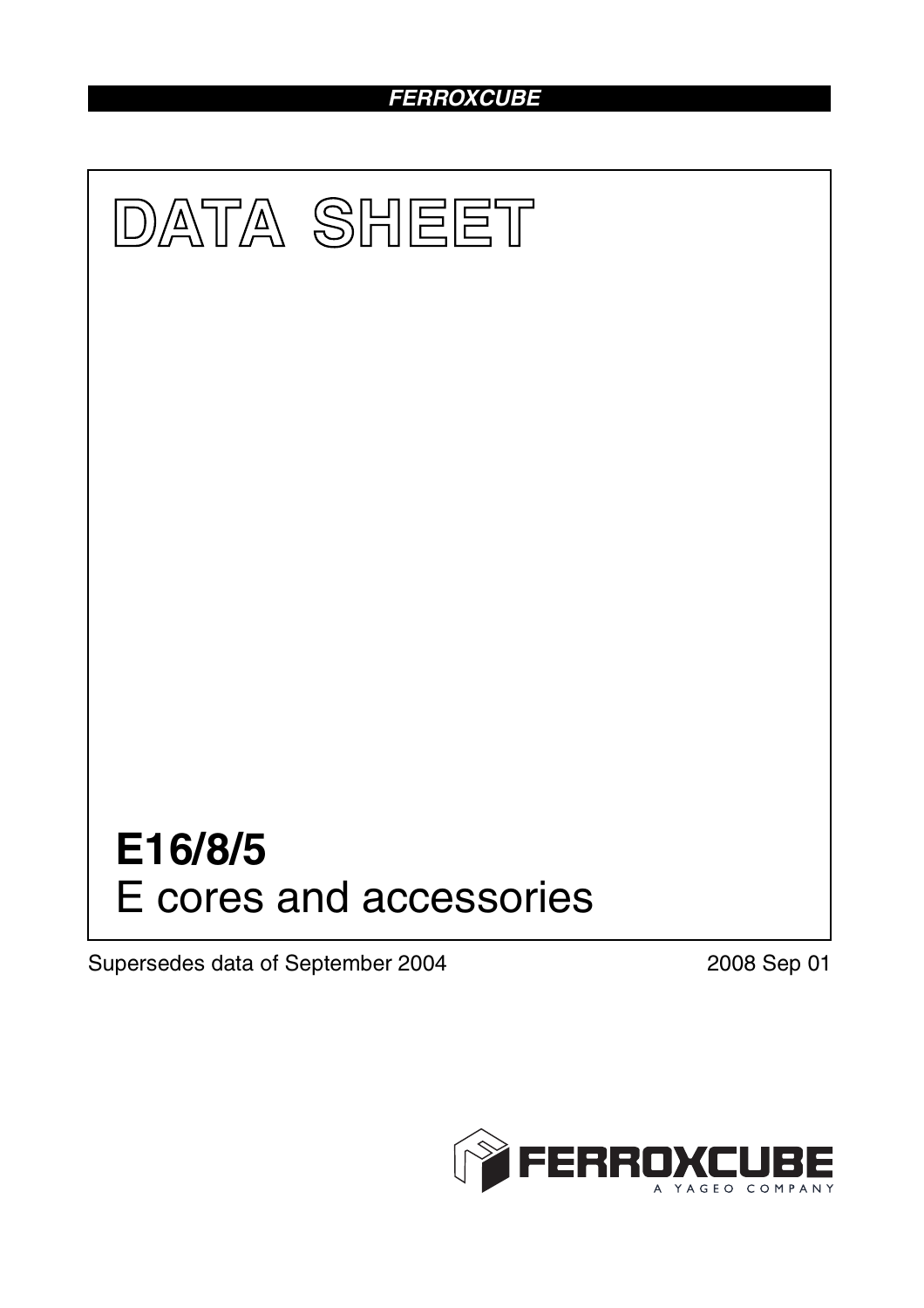#### **CORE SETS**

### **Effective core parameters**

| <b>SYMBOL</b>             | <b>PARAMETER</b>  | <b>VALUE</b>  | <b>UNIT</b>     |
|---------------------------|-------------------|---------------|-----------------|
| $\Sigma(I/A)$             | core factor (C1)  | 1.87          | $mm-1$          |
| $V_{e}$                   | effective volume  | 750           | mm <sup>3</sup> |
| l <sub>e</sub>            | effective length  | 37.6          | mm              |
| $A_{\rm e}$               | effective area    | 20.1          | mm <sup>2</sup> |
| $\mathbf{A}_{\text{min}}$ | minimum area      | 19.3          | mm <sup>2</sup> |
| m                         | mass of core half | $\approx 2.0$ | g               |



#### **Core halves**

 $A_L$  measured in combination with a non-gapped core half, clamping force for  $A_L$  measurements, 20 ±10 N.

| <b>GRADE</b> | $A_L$<br>(nH)  | $\mu_{\mathbf{e}}$ | <b>AIR GAP</b><br>$(\mu m)$ | <b>TYPE NUMBER</b> |
|--------------|----------------|--------------------|-----------------------------|--------------------|
| 3C90         | 63 $\pm$ 5%    | $\approx 95$       | $\approx 570$               | E16/8/5-3C90-A63   |
|              | $100 + 8%$     | $\approx$ 150      | $\approx 310$               | E16/8/5-3C90-A100  |
|              | $160 + 8%$     | $\approx 240$      | $\approx$ 170               | E16/8/5-3C90-A160  |
|              | $250 \pm 15\%$ | $\approx 370$      | $\approx 95$                | E16/8/5-3C90-A250  |
|              | $315 + 15%$    | $\approx 470$      | $\approx 70$                | E16/8/5-3C90-A315  |
|              | 1100 ±25%      | ≈1640              | $\approx 0$                 | E16/8/5-3C90       |
| 3C92<br>des  | 840 ± 25%      | $\approx$ 1250     | $\approx 0$                 | E16/8/5-3C92       |
| 3C94         | 1100 ± 25%     | $\approx$ 1640     | $\approx 0$                 | E16/8/5-3C94       |
| 3C96<br>des  | 980 ± 25%      | $\approx$ 1460     | $\approx 0$                 | E16/8/5-3C96       |
| 3F3          | 63 $\pm$ 5%    | $\approx 95$       | $\approx 570$               | E16/8/5-3F3-A63    |
|              | $100 + 8%$     | $\approx 150$      | $\approx 310$               | E16/8/5-3F3-A100   |
|              | 160 ±8%        | $\approx 240$      | $\approx 170$               | E16/8/5-3F3-A160   |
|              | $250 \pm 15\%$ | $\approx 370$      | $\approx 95$                | E16/8/5-3F3-A250   |
|              | $315 + 15%$    | $\approx 470$      | $\approx 70$                | E16/8/5-3F3-A315   |
|              | $980 + 25%$    | $\approx$ 1460     | $\approx 0$                 | E16/8/5-3F3        |
| 3F35<br>des  | 760 ± 25%      | $\approx$ 1130     | $\approx 0$                 | E16/8/5-3F35       |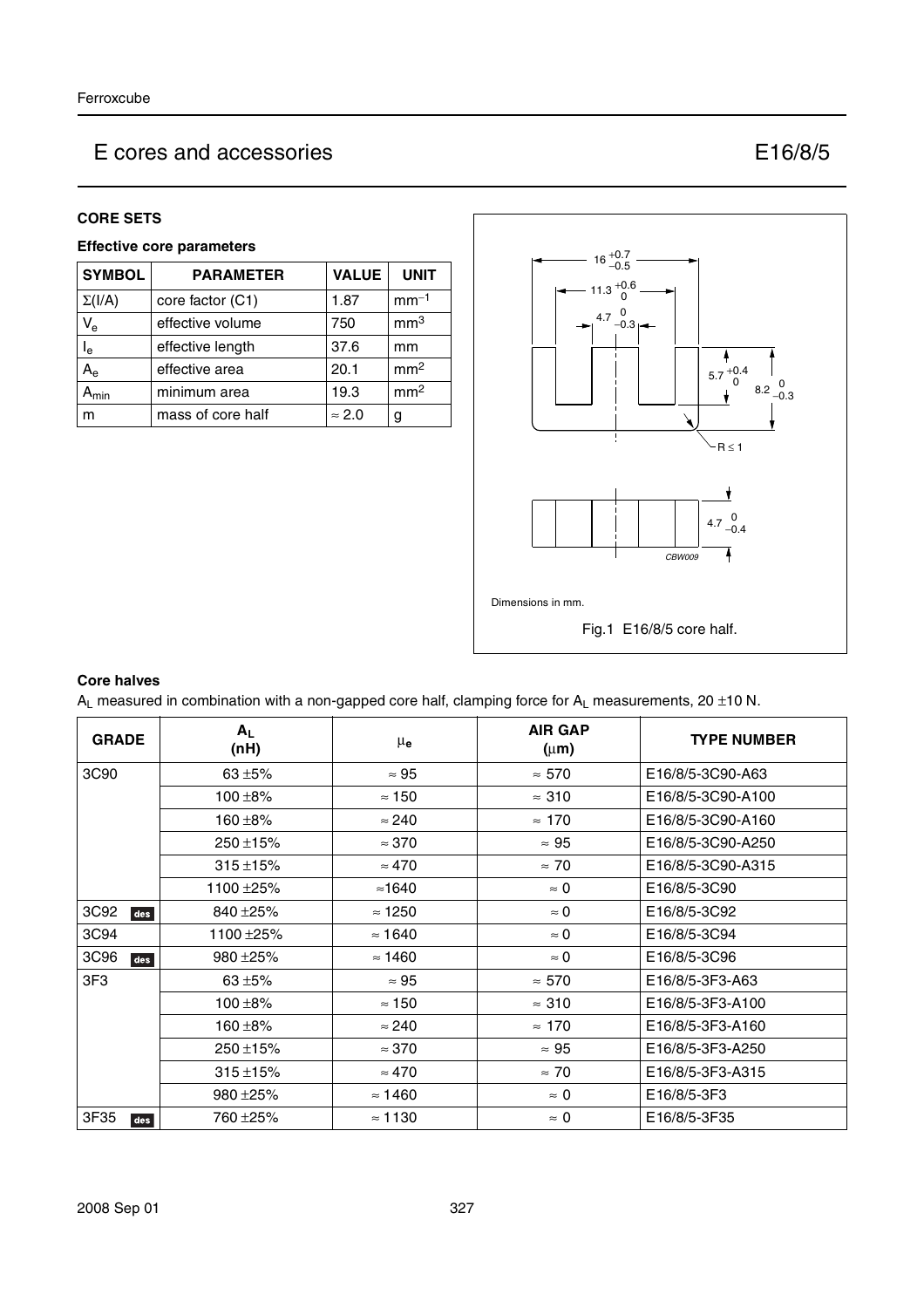## **Core halves of high permeability grades**

Clamping force for  $A_L$  measurements, 20  $\pm$ 10 N.

| <b>GRADE</b> | $H_L$<br>(nH) | μe             | <b>AIR GAP</b><br>(µ <b>m)</b> | <b>TYPE NUMBER</b> |
|--------------|---------------|----------------|--------------------------------|--------------------|
| 3E27         | 2200 ± 25%    | $\approx$ 3300 | $\approx$                      | E16/8/5-3E27       |

**Properties of core sets under power conditions**

|                  | $B(mT)$ at                                      | CORE LOSS (W) at                             |                                                 |                                                 |                                              |  |
|------------------|-------------------------------------------------|----------------------------------------------|-------------------------------------------------|-------------------------------------------------|----------------------------------------------|--|
| <b>GRADE</b>     | $H = 250$ A/m;<br>$f = 25$ kHz;<br>$T = 100 °C$ | f = 25 kHz;<br>$B = 200$ mT;<br>$T = 100 °C$ | $f = 100$ kHz;<br>$B = 100$ mT;<br>$T = 100 °C$ | $f = 100$ kHz;<br>$B = 200$ mT;<br>$T = 100 °C$ | i = 400 kHz;<br>$B = 50 mT;$<br>$T = 100 °C$ |  |
| 3C <sub>90</sub> | $\geq 320$                                      | $\leq$ 0.1                                   | $\leq 0.1$                                      |                                                 |                                              |  |
| 3C92             | $\geq$ 370                                      |                                              | $\leq 0.075$                                    | $\leq 0.38$                                     |                                              |  |
| 3C94             | $\geq$ 320                                      |                                              | $\leq 0.075$                                    | $\leq 0.38$                                     |                                              |  |
| 3C96             | $\geq$ 340                                      |                                              | $\leq 0.055$                                    | $\leq 0.3$                                      |                                              |  |
| 3F <sub>3</sub>  | $\geq$ 320                                      |                                              | $\leq 0.1$                                      |                                                 | $\leq$ 0.15                                  |  |
| 3F35             | $\geq$ 300                                      |                                              |                                                 |                                                 |                                              |  |

## **Properties of core sets under power conditions (continued)**

|                 | $B(mT)$ at                                      |                                                | CORE LOSS (W) at                                |                                            |                                                    |  |  |
|-----------------|-------------------------------------------------|------------------------------------------------|-------------------------------------------------|--------------------------------------------|----------------------------------------------------|--|--|
| <b>GRADE</b>    | $H = 250$ A/m;<br>$f = 25$ kHz;<br>$T = 100 °C$ | $f = 500$ kHz;<br>$B = 50$ mT;<br>$T = 100 °C$ | $f = 500$ kHz;<br>$B = 100$ mT;<br>$T = 100 °C$ | f = 1 MHz;<br>$B = 30$ mT;<br>$T = 100 °C$ | $f = 3$ MHz;<br>$\hat{B} = 10$ mT;<br>$T = 100 °C$ |  |  |
| 3C90            | $\geq 320$                                      |                                                |                                                 |                                            |                                                    |  |  |
| 3C92            | $\geq$ 370                                      |                                                |                                                 |                                            |                                                    |  |  |
| 3C94            | $\geq 320$                                      |                                                |                                                 |                                            |                                                    |  |  |
| 3C96            | $\geq$ 340                                      | $\leq 0.28$                                    |                                                 |                                            |                                                    |  |  |
| 3F <sub>3</sub> | $\geq 315$                                      |                                                |                                                 |                                            |                                                    |  |  |
| 3F35            | $\geq$ 300                                      | $\leq 0.1$                                     | $\leq 0.8$                                      |                                            |                                                    |  |  |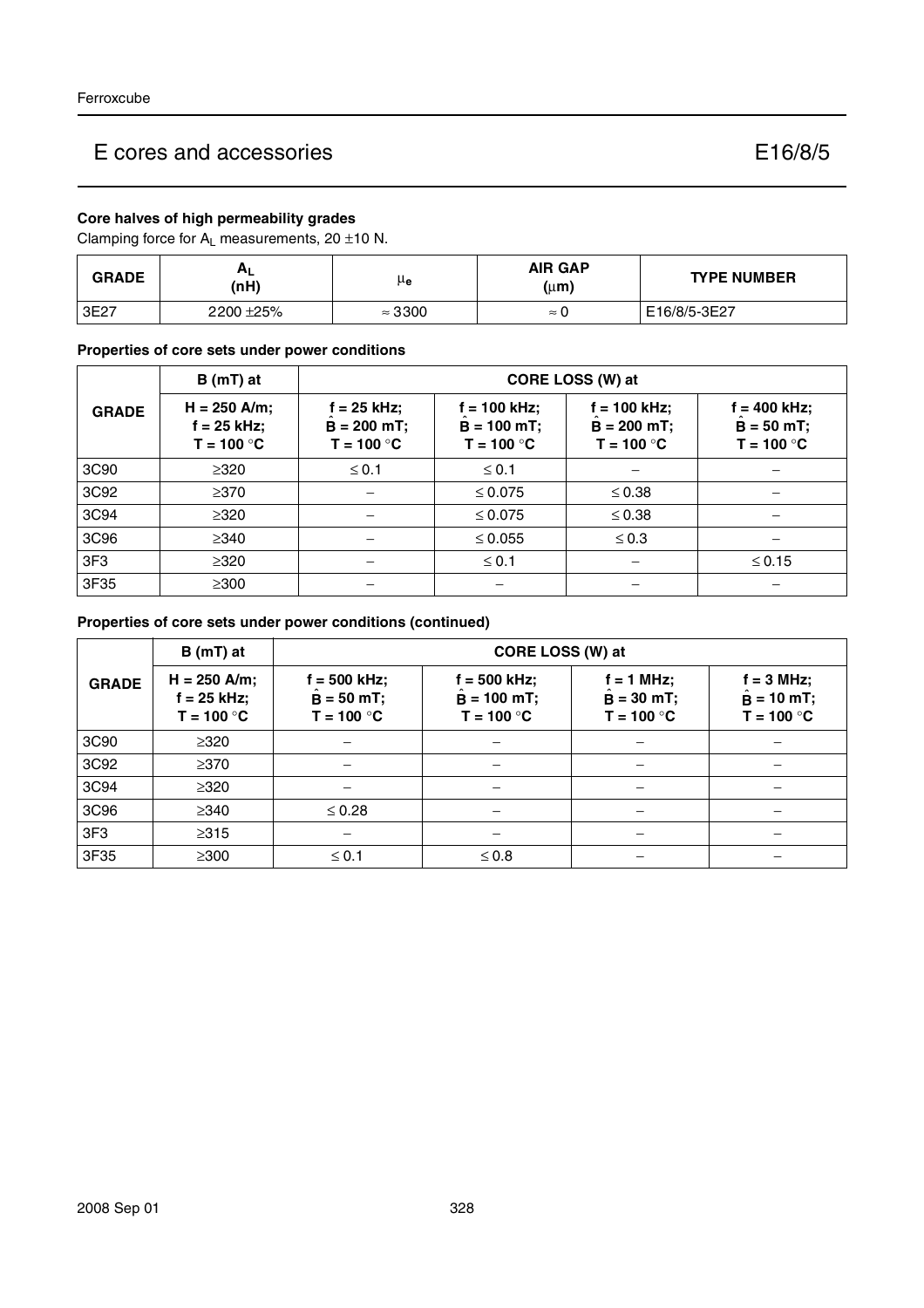#### **COIL FORMER**

## **General data for 6-pins E16/8/5 coil former**

| <b>PARAMETER</b>              | <b>SPECIFICATION</b>                                                                                            |
|-------------------------------|-----------------------------------------------------------------------------------------------------------------|
| Coil former material          | polyamide (PA6.6), glass reinforced, flame retardant in accordance with<br>"UL 94V-0"; UL file number E41871(M) |
| Pin material                  | copper-tin alloy (CuSn), tin (Sn) plated                                                                        |
| Maximum operating temperature | 130 °C, "IEC 60085", class B                                                                                    |
| Resistance to soldering heat  | "IEC 60068-2-20", Part 2, Test Tb, method 1B, 350 °C, 3.5 s                                                     |
| Solderability                 | "IEC $60068 - 2 - 20$ ", Part 2, Test Ta, method 1, 235 °C, 2 s                                                 |



## **Winding data and area product for 6-pins E16/8/5 coil former**

| <b>NUMBER OF</b><br><b>SECTIONS</b> | <b>WINDING</b><br><b>AREA</b><br>(mm <sup>2</sup> ) | <b>MINIMUM</b><br><b>WINDING</b><br><b>WIDTH</b><br>(mm) | <b>AVERAGE</b><br><b>LENGTH OF</b><br><b>TURN</b><br>(mm) | <b>AREA</b><br><b>PRODUCT</b><br>Ae x Aw<br>$\text{(mm}^4)$ | <b>TYPE NUMBER</b>  |
|-------------------------------------|-----------------------------------------------------|----------------------------------------------------------|-----------------------------------------------------------|-------------------------------------------------------------|---------------------|
|                                     | 21.6                                                | 9.4                                                      | 33                                                        | 434                                                         | CPH-E16/8/5-1S-6P-Z |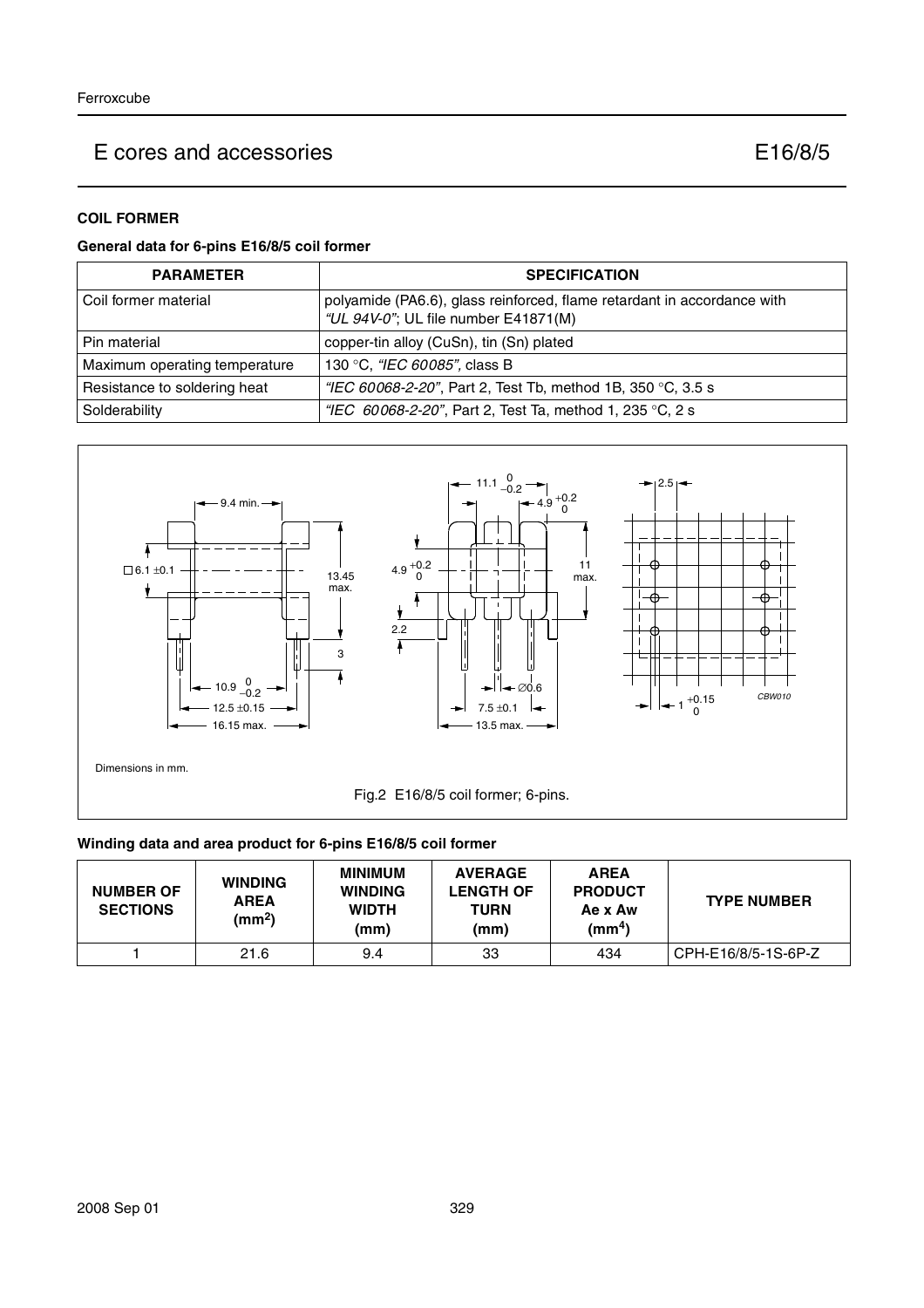#### **COIL FORMER**

## **General data for 9-pins E16/8/5 coil former**

| <b>PARAMETER</b>              | <b>SPECIFICATION</b>                                                                                                   |  |
|-------------------------------|------------------------------------------------------------------------------------------------------------------------|--|
| Coil former material          | phenolformaldehyde (PF), glass reinforced, flame retardant in accordance with<br>"UL 94V-0"; UL file number E41429 (M) |  |
| Pin material                  | copper-clad steel, tin (Sn) plated                                                                                     |  |
| Maximum operating temperature | 180 °C, "IEC 60085", class H                                                                                           |  |
| Resistance to soldering heat  | "IEC 60068-2-20", Part 2, Test Tb, method 1B, 350 °C, 3.5 s                                                            |  |
| Solderability                 | "IEC 60068-2-20", Part 2, Test Ta, method 1, 235 °C, 2 s                                                               |  |



#### **Winding data and area product for 9-pins E16/8/5 coil former;** note 1

| <b>NUMBER OF</b><br><b>SECTIONS</b> | <b>WINDING</b><br><b>AREA</b><br>(mm <sup>2</sup> ) | <b>MINIMUM</b><br><b>WINDING</b><br><b>WIDTH</b><br>(mm) | <b>AVERAGE</b><br><b>LENGTH OF</b><br>TURN<br>(mm) | <b>AREA</b><br><b>PRODUCT</b><br>Ae x Aw<br>(mm <sup>4</sup> ) | <b>TYPE NUMBER</b> |
|-------------------------------------|-----------------------------------------------------|----------------------------------------------------------|----------------------------------------------------|----------------------------------------------------------------|--------------------|
|                                     | 20.2                                                | 9.6                                                      | 35                                                 | 406                                                            | CSH-E16/8/5-1S-9P  |

#### **Note**

1. This coil former is optimized for the use of triple-isolated wire. This wire is approved for safety isolation without the usual creepage distance.